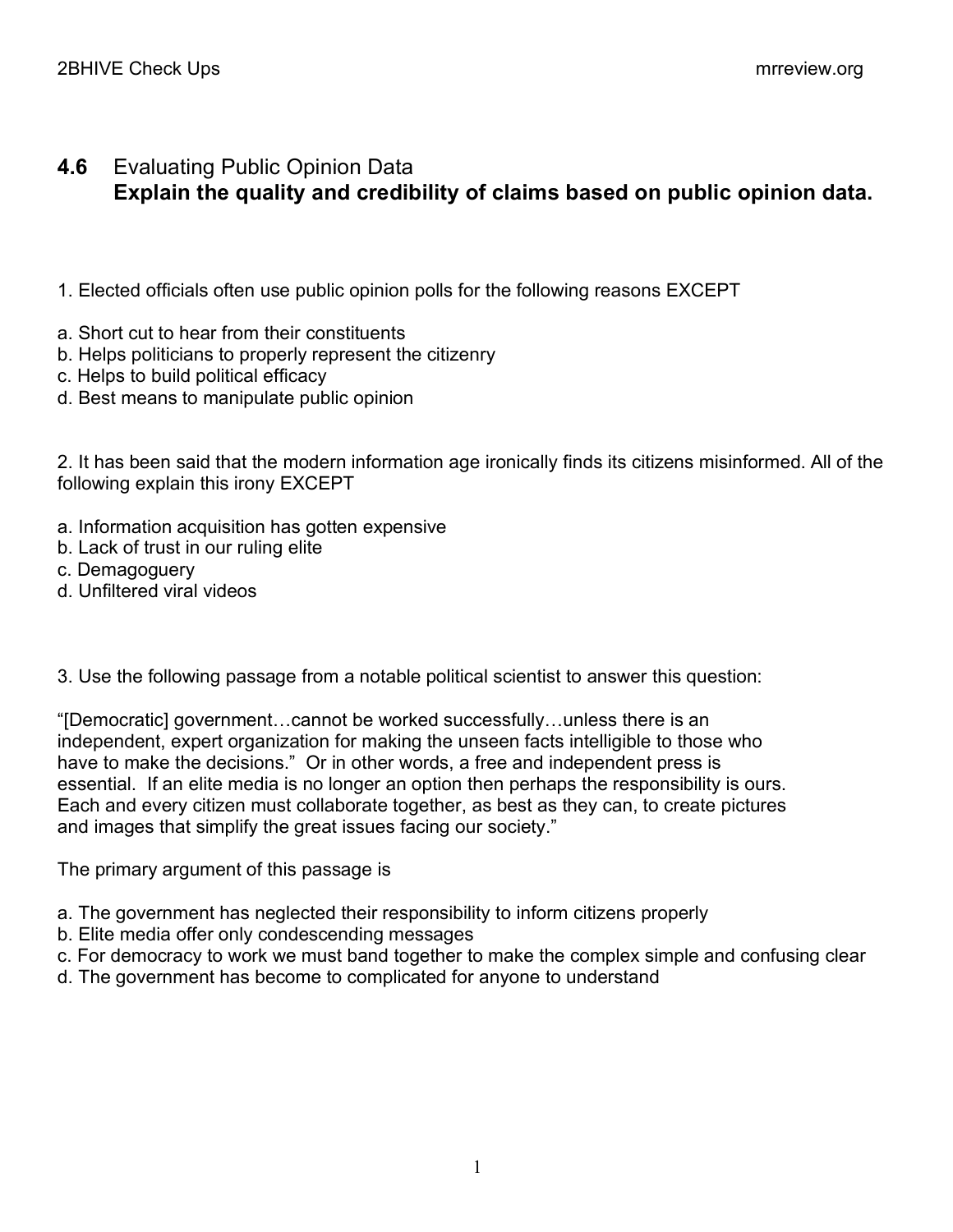## 4. Use the following passage from a notable political scientist to answer this question:

"[Democratic] government…cannot be worked successfully…unless there is an independent, expert organization for making the unseen facts intelligible to those who have to make the decisions." Or in other words, a free and independent press is essential. If an elite media is no longer an option then perhaps the responsibility is ours. Each and every citizen must collaborate together, as best as they can, to create pictures and images that simplify the great issues facing our society."

Why do you suppose the elite media is less of an option today to inform us?

- a. There is no longer an elite media
- b. Explosion of media outlets have diluted elite messaging
- c. Elites have become too expensive to listen to
- d. Elite media has radicalized

5. Political science argues that the greatest check on government action at each level is

a. Supreme Court opinions and c. Public opinion

b. Elite opinion **b.** Elite opinion **d.** International government opinion

- 6. When the media reports like a horse race it means
- a. Emphasis is placed on popularity rather than issues
- b. Emphasis is placed on sports
- c. Emphasis is placed on big money donors
- d. Emphasis is placed on southern voters
- 7. Which of the following headlines would be an example of objective media reporting?
- a. "President signs Executive Order on free trade"
- b. "President free trade policy reveals how corrupt all Democrats are"
- c. "Free trade is anti-American"
- d. "Executive Orders are an abuse of Presidential power"

8. Use the following data set to answer the question that follows:

Network Evening News Ratings

| 1980 | 42.3 |
|------|------|
| 1985 | 37.5 |
| 1990 | 30.4 |
| 1995 | 26.4 |
| 2000 | 23.5 |
| 2005 | 18.9 |
|      |      |

What conclusion can be drawn from the data set above?

- a. Network evening news ratings have remained the same over time
- b. Network evening news ratings have dramatically dropped over time
- c. Network evening news ratings have fluctuated over time
- d. Network evening news ratings have suffered due to cable news